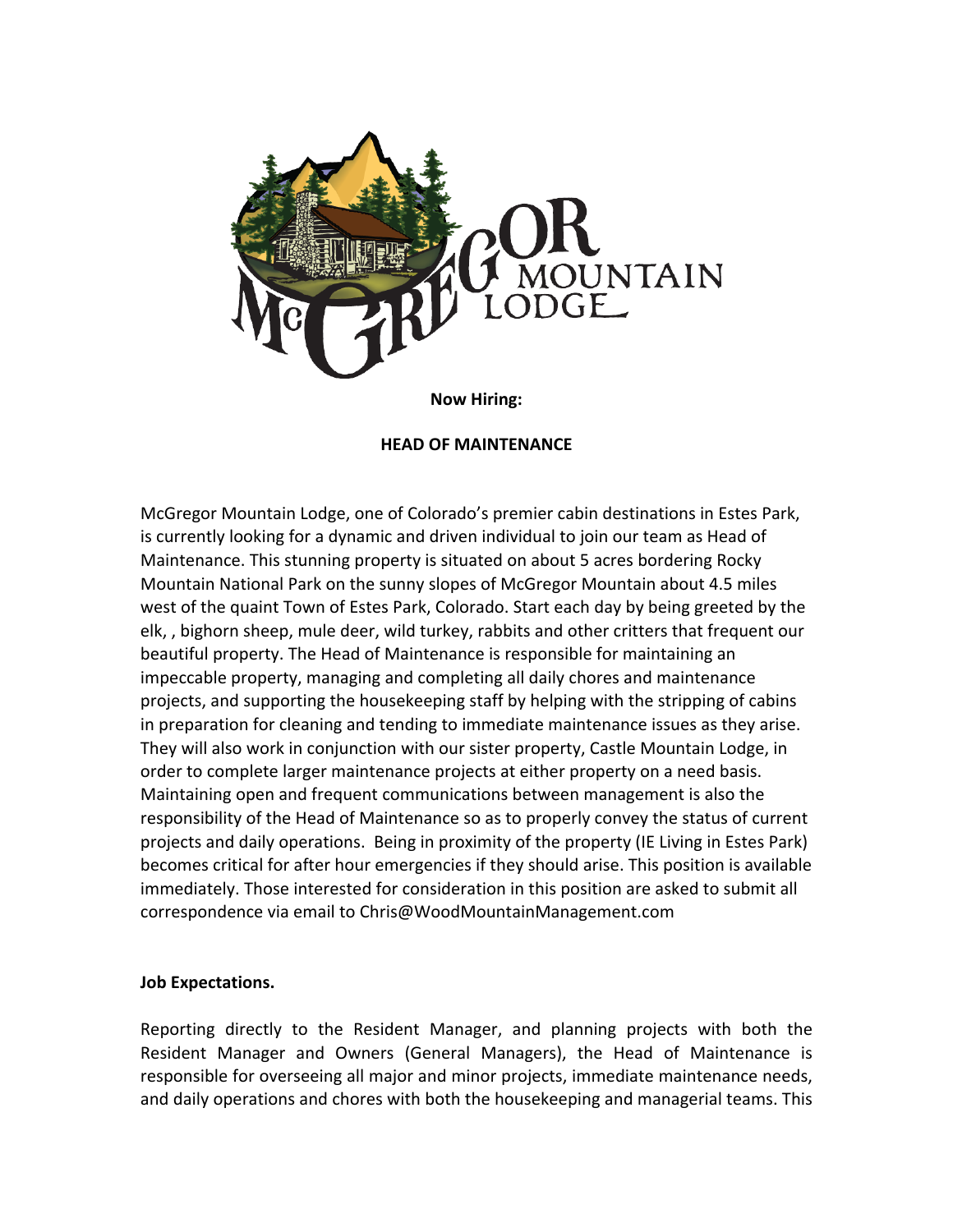position is a hands-on position requiring collaboration with all team members as well as face-to-face interaction with guests and vendors. This position also requires a hands-on approach to making sure all of the work gets done around the property in a timely and appropriate fashion. Shifts include six days per week of 8:00 am to 3:00 pm (\*\*generally). Know that some days, depending on the volume of work for the day, do require more time on property to get all work completed. This includes heavy turnover days, days with considerable snowfall, or immediate need or emergency maintenance issues. The ideal candidate will play an integral role in keeping the property and grounds in pristine condition, and create a positive, productive work environment, while being able to work well with all team members. Working Holidays and Weekends are essential to serving our guests to the highest standard and is expected of our Head of Maintenance.

**Intrinsic Values.** The Head of Maintenance MUST posses a set of characteristics and personality traits that set him/her apart from the rest making him/herself an intrinsic member of our team. In your submitted correspondence, please look to elaborate on your strengths and weaknesses, as well as your unique individual characteristics that will set the foundation for your success as McGregor Mountain Lodge's Head of Maintenance. Be sure to include information on any accreditations, certifications, personal hobbies & interests, so that we can have a clear and detailed understanding for who you are, and what you bring to the table.

**Our Mission. "**To serve and nurture relationships with others in highest regard for their needs while creating and maintaining a friendly, clean, and inviting atmosphere providing a memorable and restorative experience."

**Energy, Opportunity, and Growth** are core to your way of being and are essential to succeed with us.

- **You have the Energy** to commit to going 'above and beyond' on everything you do, it is not the exception. You create success and deliver exceptional results. You expect that hard work is required to do great things.
- **You seek Opportunity.** You focus on solutions, not problems. You are naturally inquisitive and big picture focused. You thrive working with diverse teams, and you are deeply committed to our collective success.
- **Your Growth** is about what you and your team accomplish together, and is limited only by your energy and the opportunity you seek. You thrive on diversity in your work, on learning, and helping others learn as well. You effectively manage multiple tasks or projects on time, and you help your team to do the same.

**Essential Job Functions.** The Head of Maintenance responsibilities include, but are not limited to, the following duties: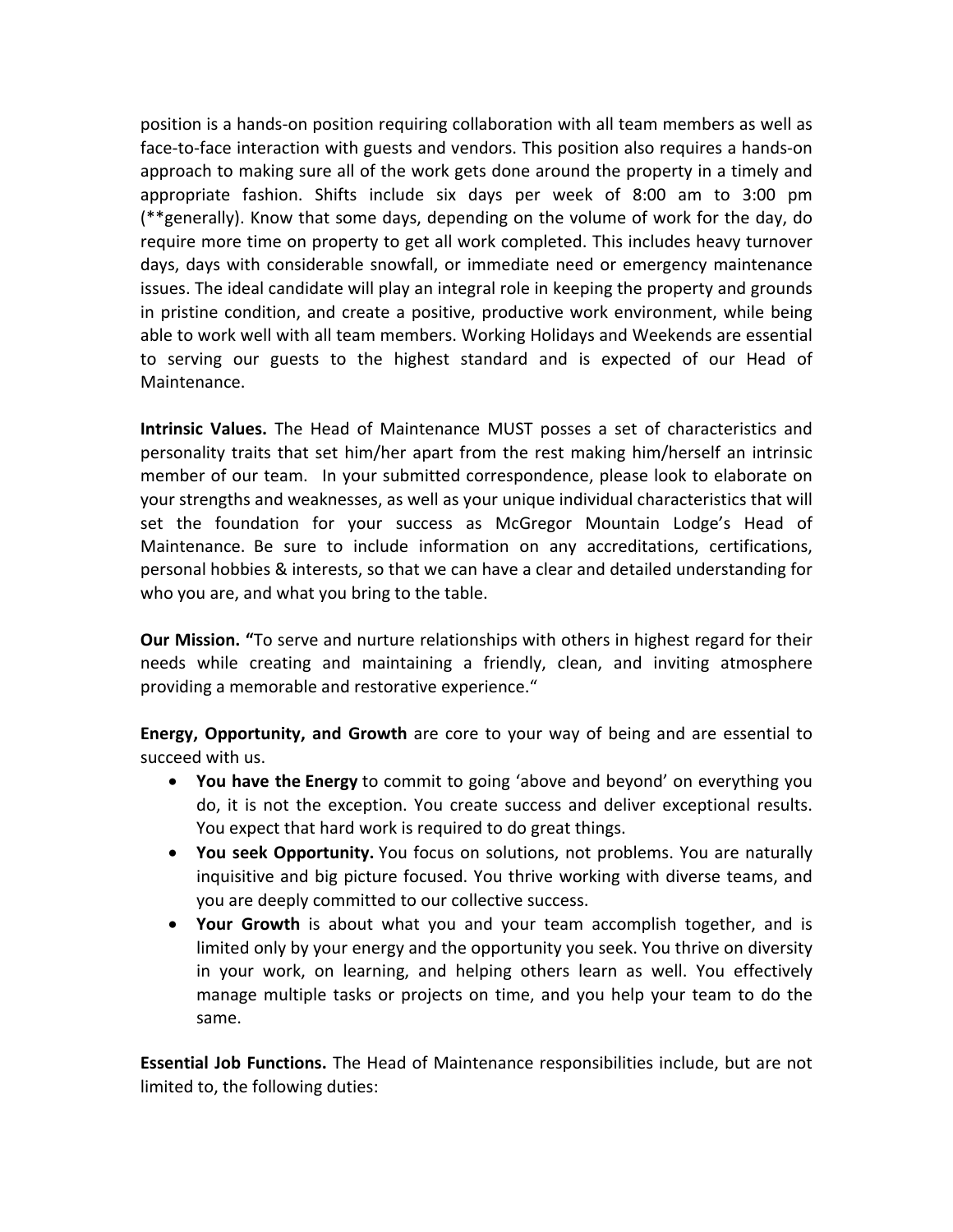- **Best In Class Customer Experience**. Above all, you are responsible for ensuring that all guests are shown respect and that they receive exceptional service.
	- o Be respectful and attentive to all guests and their needs.
	- $\circ$  Address guest maintenance issues immediately, with a positive attitude, a smile on your face, and display quality work.
	- o Anticipate and meet the guest's needs with a service-focused demeanor.
	- o Engage with guests and potential guests with the intent of building longterm relationships and thus creating return/happy guests.
	- $\circ$  Respond to complaints, taking any and all appropriate actions to turn dissatisfied guests into return guests. This may require communications directly with front desk staff on how to resolve issues.
- **Daily Chores and Daily Operations.** The Head of Maintenance is responsible for assuring that all daily chores and checklists are completed in a timely manner and that daily operations are tended to in order to keep the team moving.
	- $\circ$  Oversee daily checklists for start of day and end of day to assure all work is complete. Examples include making sure dumpsters are opened at start of day, closed and locked at end of day, firewood is delivered in the morning, bird feeders are being filled regularly, any trash around the property is picked up, etc…
	- o If needed, helping to strip and make beds on heavy check out days.
	- $\circ$  Clear and consistent communication with front desk as to what is needed for the day (immediate maintenance issues, project status, etc…)
- **Equipment Operations.** The Head of Maintenance is responsible for driving and operating the various types of equipment needed to operate the lodge. Therefore a valid, and current Driver's License WITH a good Driving Record is requisite.
	- o Small John Deere Tractor with front loader and drag.
	- o Ford Plow Truck (occasionally with various trailers)
	- o Wood splitter, mower, weed, eaters, blowers, chain saws, and other yard equipment.
	- o Golf carts
	- o Basic maintenance on all equipment a necessity.
- **Maintenance.** The Head of Maintenance will be responsible for the overall maintenance of the property in every regard.
	- o Hot Tub Maintenance includes servicing, maintaining, and cleaning the community hot tub.
	- o Maintain and clean washing machines and dryers.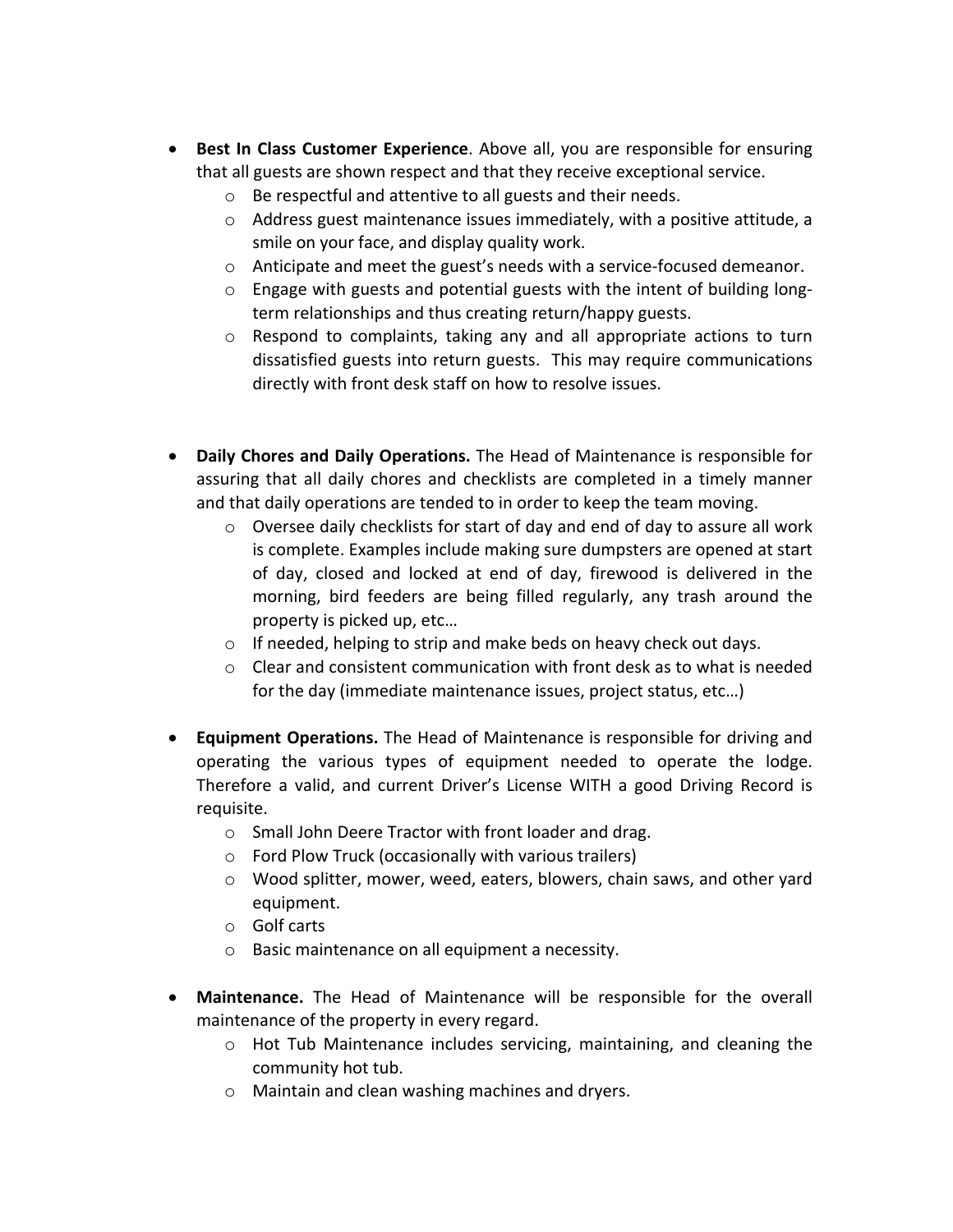- o Maintain, with housekeeping, all Vaccuums
	- Changing Bags regularly, belts, and brushes regularly and also cleaning/changing filters. All vacuums should always be in top running condition
- o Maintain and keep a regular service schedule for all golf carts, both pick up trucks, John Deere Tractor, and all yard equipment.
- o All smaller plumbing issues need to be immediately tended to including, but not limited to, the repair of leaking faucets, removal and reset of toilets as needed, fixing running or leaking toilets, leaking valves, solder pipes, and replacing thermal couples and zone valves.
- **Various.** Inherent with this position are a wide variety of small property needs that will be the responsibility of the Head of Maintenance. Including but not limited to the following:
	- o Yard work, raking, tree trimming, path improvements, dead fall clearing
	- o Hauling of Firewood
	- $\circ$  Show shoveling/Plowing. Report and start shoveling/plowing by 7:30am on snow days.
	- o Sweeping of walkways/driveways.
	- o Repair wood boxes/sand boxes
	- o Chimney sweeping and cleaning.
	- o Light landscaping.
	- o Repair siding, railings, chairs, bird feeders, and posts as needed.
	- o Caulking of tubs
	- o Re-grouting of fireplace brick/stone
	- o Removal of wall paper
	- o Maintain and keep organized garage and tool space
	- o Fix broken screens
	- o Re string blinds
	- o Feed birds
	- o Ensure a safe working and guest environment to reduce the risk of injury and accidents. Including Sanding/Salting driveways when ice conditions exist. REMOVAL OF SNOW BEFORE PEOPLE WALK ON IT KEEPS ICE DOWN.

**Painting and Staining.** The Head of Maintenance will assure that all applicable surfaces are kept stained and painted to maintain integrity of surfaces and assure an immaculate looking property.

- o Keep exterior buildings, trim, and main cabins/lobby painted and stained in a timely manner. Set up and use scaffolding as needed.
- $\circ$  Keep all interior spaces properly painted, cut, and trim, as well as proper clean up.